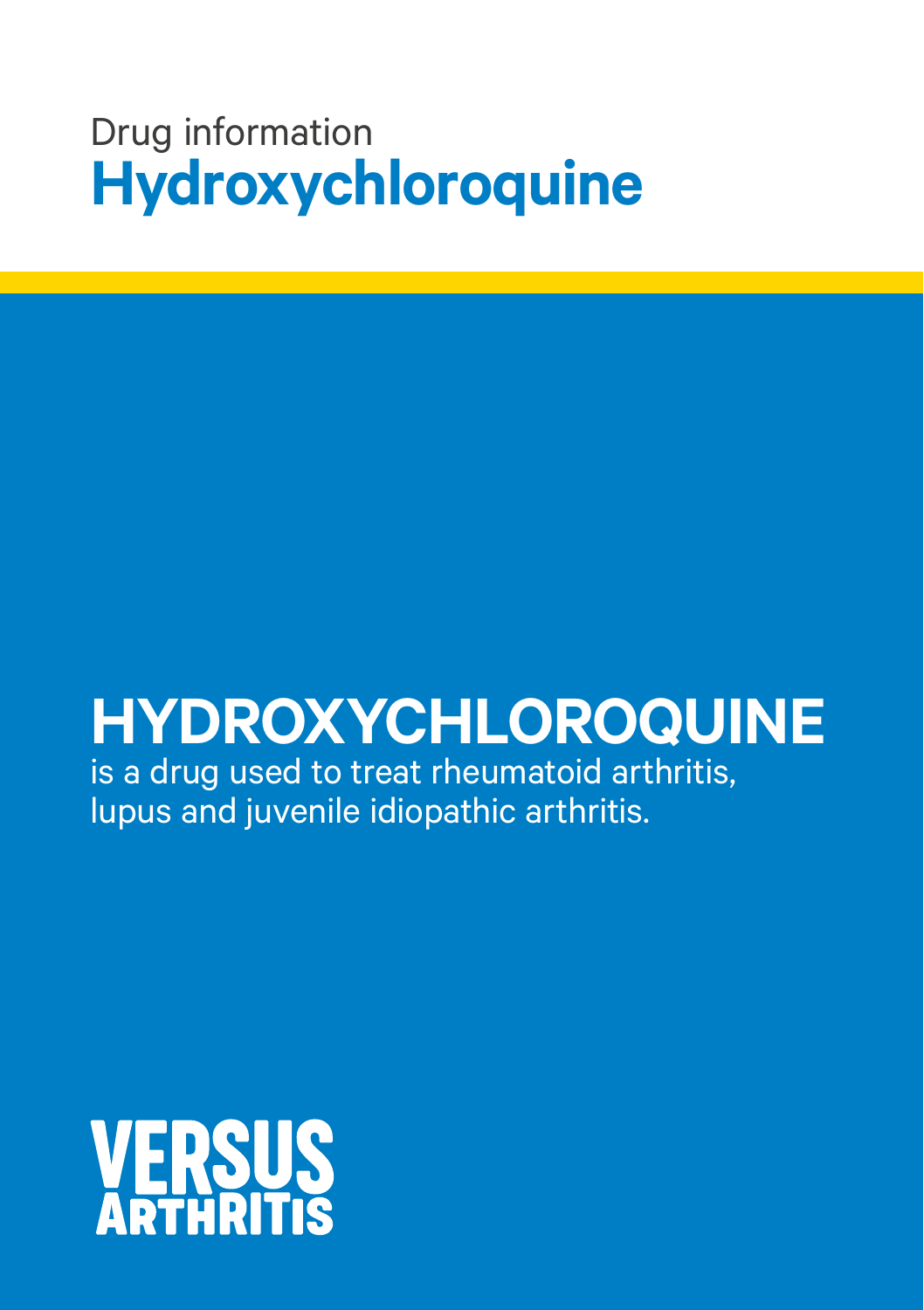#### **Introduction**

Hydroxychloroquine is a disease-modifying anti-rheumatic drug (DMARD). It regulates the activity of the immune system, which may be overactive in some conditions. Hydroxychloroquine can modify the underlying disease process, rather than simply treat the symptoms.

#### **Uses**

Hydroxychloroquine is used to treat:

- rheumatoid arthritis
- lupus
- juvenile idiopathic arthritis (JIA).

Over the long term hydroxychloroquine can reduce pain, swelling and joint stiffness. If you have lupus, it may also improve the rash. It may be as long as 12 weeks before you notice the benefits.

Hydroxychloroquine is often taken in combination with other drugs such as methotrexate.

#### **Are there any reasons I won't be prescribed hydroxychloroquine?**

Before starting on hydroxychloroquine your doctor may take a blood test to check that your liver and kidneys are working normally, but you won't need any regular blood tests during the treatment.

Your doctor will ask you about any problems with your eyesight and may suggest you have a vision test. Hydroxychloroquine won't usually be prescribed if you have maculopathy, problems with the central part of the retina in the eye.

#### **How is it taken?**

Hydroxychloroquine is taken in tablet form, with or after food.

Your doctor will advise you about the correct dose. Usually you will start on a full dose of 200-400 mg daily, and later your doctor may reduce this. When your condition is very well controlled you may be advised to take hydroxychloroquine only 2-3 times per week.

### **How long does it take to work?**

Hydroxychloroquine doesn't work immediately. It may be 12 weeks or longer before you notice any benefit. Because it's a long-term treatment it's important to keep taking hydroxychloroquine, unless you have severe side effects:

- even if it doesn't seem to be working at first
- even when your symptoms improve, to help keep the disease under control.

#### **Side effects and risks**

Side effects aren't common. However, in some people hydroxychloroquine can cause:

- skin rashes, especially those made worse by sunlight
- feeling sick (nausea) or indigestion
- diarrhoea
- headaches
- bleaching of the hair or mild hair loss
- tinnitus (ringing in the ears)
- visual problems.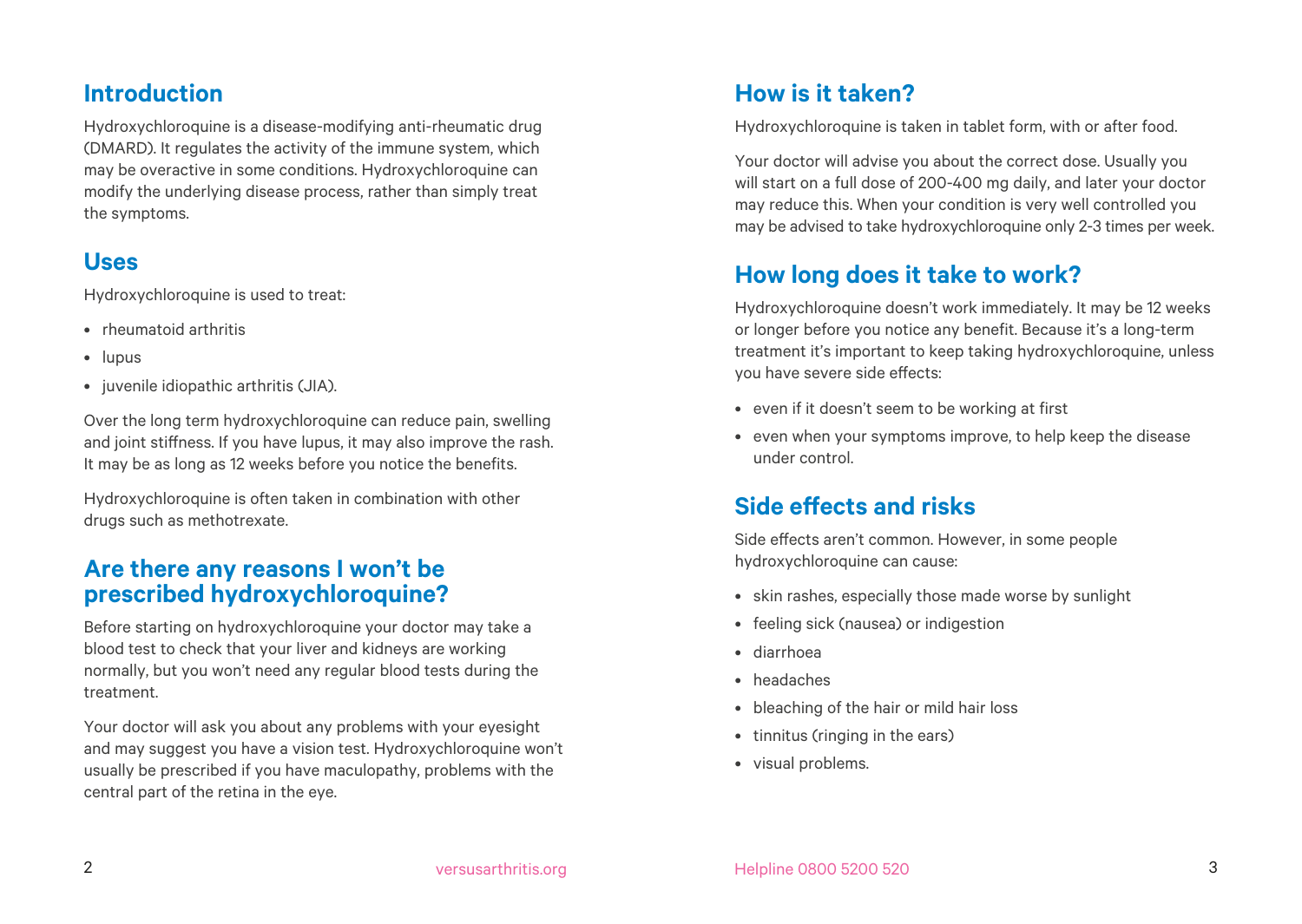There is a small risk that hydroxychloroquine can damage a part of the inside of the eye called the retina. And this increases with long-term use and higher dosage.

Your doctor will advise you on a safe dose to take according to your weight, and you will need to have regular monitoring of your eyes.

This monitoring of your eyes may be arranged at a hospital clinic when you start the drug and then again once a year in a hospital when you have been taking the drug for more than five years.

Otherwise, you should have a check up with an optician once a year and tell them that you're taking hydroxychloroquine.

You should report any new eye symptoms to your doctor straight away.

If you develop any other new symptoms or there's anything else that concerns you after starting hydroxychloroquine, you should tell your doctor or rheumatology nurse specialist as soon as possible.

#### **Effects on other treatments**

Hydroxychloroquine is commonly used alongside other disease-modifying drugs including methotrexate – especially for rheumatoid arthritis.

However, some drugs can interact with hydroxychloroquine. Some indigestion remedies can stop it being absorbed. This includes antacids that you can buy over the counter. It's recommended you wait at least four hours after taking hydroxychloroquine before you take an indigestion remedy.

Discuss any new medications with your doctor before starting them, and always mention you're on hydroxychloroquine if you're treated by anyone other than your usual healthcare team.

Some types of antibiotics, called macrolides, may increase the risk of problems with the heart or circulation if taken while you're on hydroxychloroquine. These drugs, which include azithromycin, erythromycin and clarithromycin, won't usually be prescribed if you're already on hydroxychloroquine.

You can carry on taking a non-steroidal anti-inflammatory drug (NSAID) or painkillers, if needed, unless your doctor advises otherwise.

Don't take over-the-counter preparations or herbal remedies without discussing this first with your healthcare team.

#### **Vaccinations**

You can have vaccinations, including live vaccines such as yellow fever and shingles, while you're on hydroxychloroquine.

Even though hydroxychloroquine is an anti-malarial drug, don't assume it will protect you if you're travelling to an area where there's a risk of malaria. Always check with a healthcare professional what precautions you need to take against malaria.

#### **Alcohol**

There's no known interaction between alcohol and hydroxychloroquine.

However, if you're also taking methotrexate you should keep well within the recommended limits (no more than 14 units of alcohol per week for adults) as methotrexate can interact with alcohol and affect your liver. In some circumstances your doctor may advise lower limits.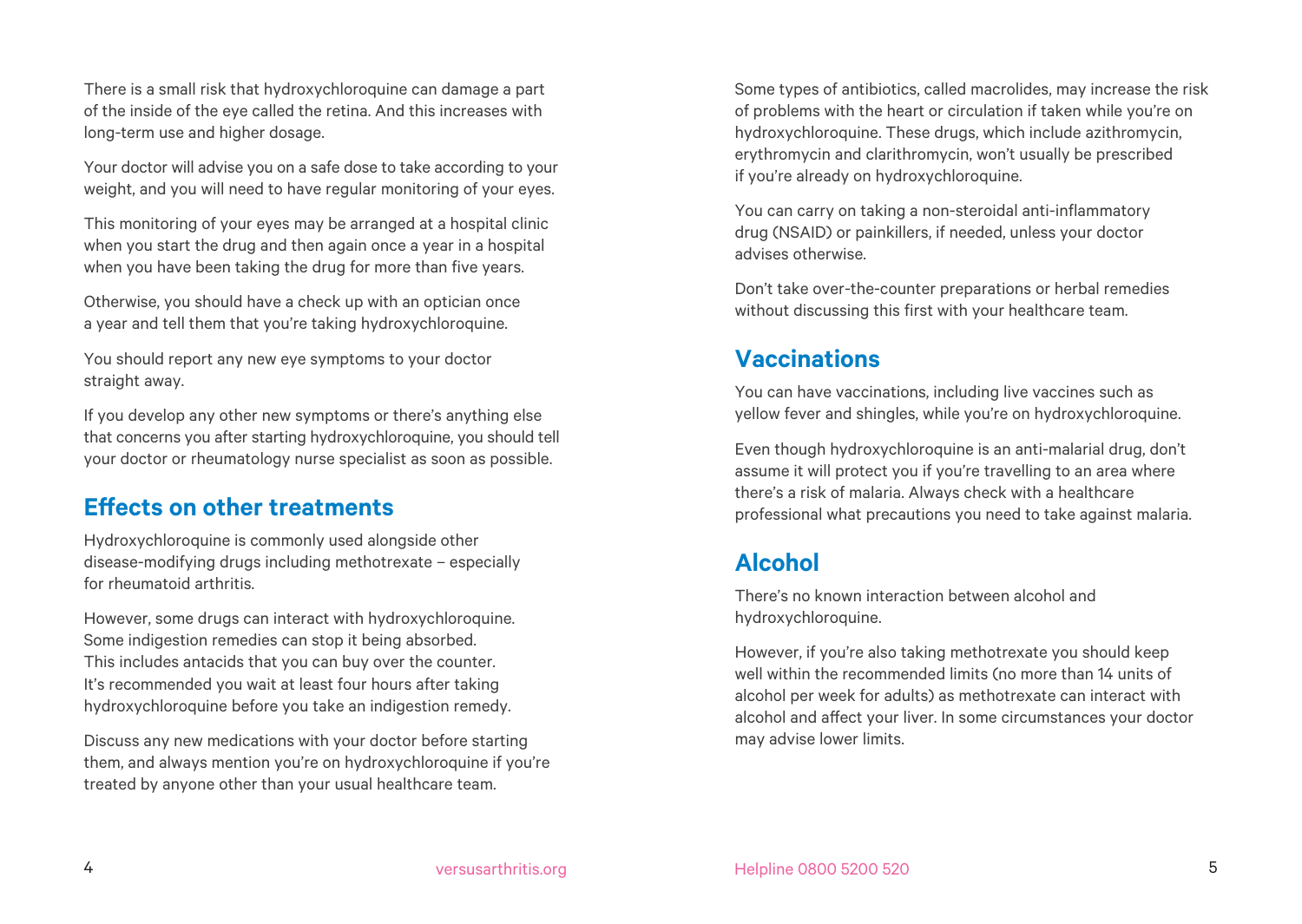#### **Pregnancy and breastfeeding**

We suggest you discuss your medication with your doctor if you're planning to have a baby, become pregnant or are thinking of breastfeeding.

Current guidelines state that hydroxychloroquine can be taken during pregnancy. It's often best to continue with it to prevent a flare-up of your condition as the benefits usually outweigh any possible risks.

You can also breastfeed while you're on hydroxychloroquine. Hardly any of the drug passes into the breast milk and there's no evidence it has any effect on the baby.

#### **Where to go for more information**

This leaflet is a guide to hydroxychloroquine, its benefits and potential side effects. If there's anything else you'd like to know about this drug, just ask the healthcare professionals in charge of your care.

You can also call our free helpline on 0800 5200 520, where our trained advisors can offer support and advice on your type of arthritis.

Wisit our website www.versusarthritis.org to find out more.

#### Thank you!

A team of people helped us create this booklet.

We would like to give a special thank you to the people who shared their opinions and thoughts on the booklet. Your contributions make sure the information we provide is relevant and suitable for everyone.

#### **NOTES**